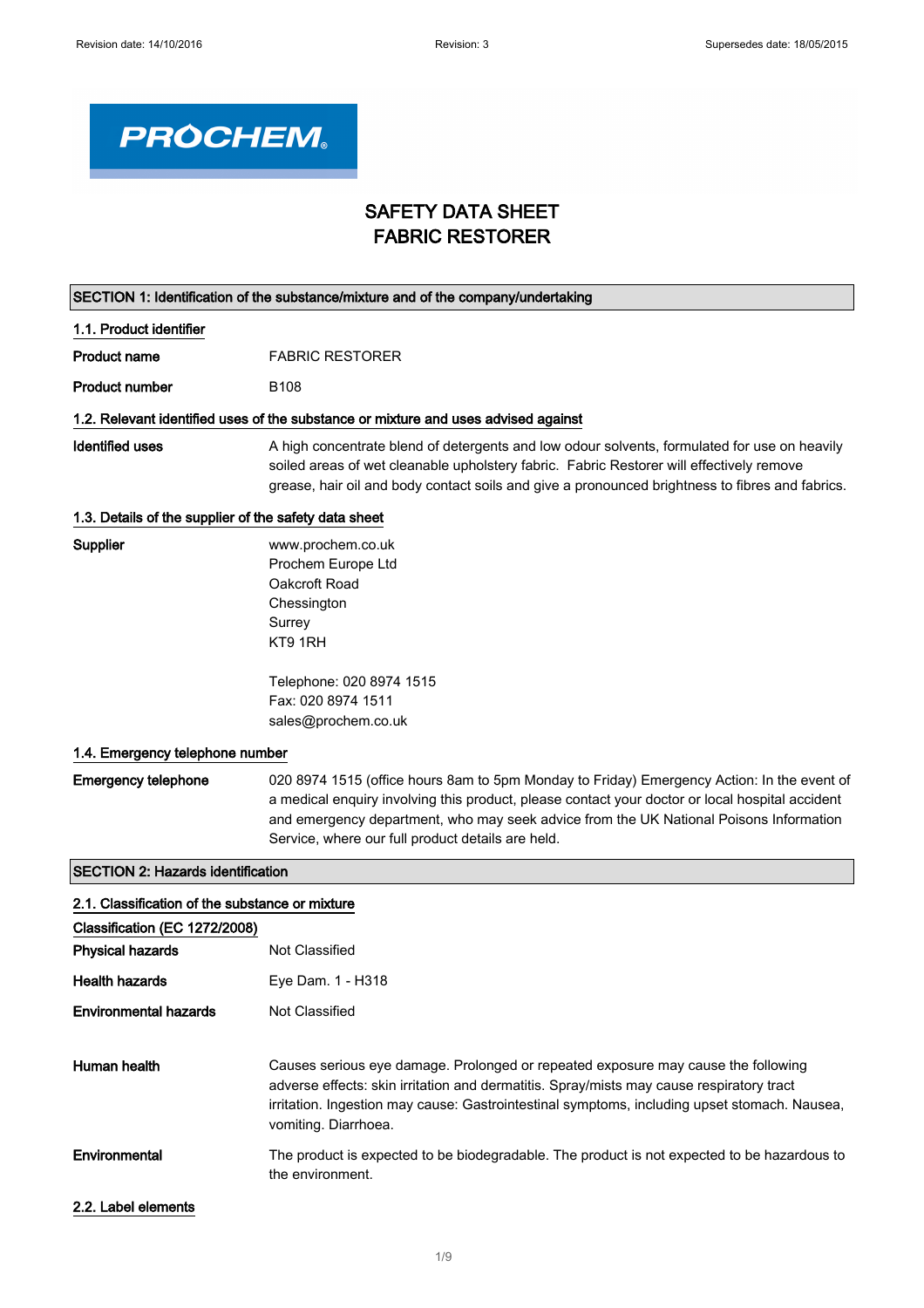#### Pictogram



| Signal word                     | Danger                                                                                                                                                                                                                                                                                                                                                                                             |
|---------------------------------|----------------------------------------------------------------------------------------------------------------------------------------------------------------------------------------------------------------------------------------------------------------------------------------------------------------------------------------------------------------------------------------------------|
| <b>Hazard statements</b>        | H318 Causes serious eye damage.                                                                                                                                                                                                                                                                                                                                                                    |
| <b>Precautionary statements</b> | P <sub>102</sub> Keep out of reach of children.<br>P262 Do not get in eyes, on skin, or on clothing.<br>P280 Wear protective gloves/ protective clothing/ eye protection/ face protection.<br>P305+P351+P338 IF IN EYES: Rinse cautiously with water for several minutes. Remove<br>contact lenses, if present and easy to do. Continue rinsing.<br>P310 Immediately call a POISON CENTER/ doctor. |
| Contains                        | Sulfuric acid, mono-C12-14 (even numbered) alkyl esters, ammonium salts, Alcohols, C7-21<br>ethoxylated                                                                                                                                                                                                                                                                                            |
| Detergent labelling             | 5 - < 15% anionic surfactants, < 5% cationic surfactants, < 5% non-ionic surfactants, < 5%<br>perfumes, < 5% phosphates, Contains d-Limonene, Citral, Linalool, Geraniol, Mixture of 5-<br>Chloro-2-methyl-isothiazol-3(2H)-one and 2-Methylisothiazol-3(2H)-one (3:1)                                                                                                                             |

## 2.3. Other hazards

See section 8 for details of exposure limits.

| SECTION 3: Composition/information on ingredients    |                      |                                                      |          |
|------------------------------------------------------|----------------------|------------------------------------------------------|----------|
| 3.2. Mixtures                                        |                      |                                                      |          |
| (2-Methoxymethylethoxy)propanol                      |                      |                                                      | 5-10%    |
| CAS number: 34590-94-8                               | EC number: 252-104-2 | REACH registration number: 01-<br>2119450011-60-XXXX |          |
| Substance with a Community workplace exposure limit. |                      |                                                      |          |
| Classification<br>Not Classified                     |                      |                                                      |          |
| Tetrapotassium pyrophosphate                         |                      |                                                      | $1 - 5%$ |
| CAS number: 7320-34-5                                | EC number: 230-785-7 | REACH registration number: 01-<br>2119489369-18-XXXX |          |
| Classification<br>Eye Irrit. 2 - H319                |                      |                                                      |          |
| Sodium xylenesulphonate                              |                      |                                                      | $1 - 5%$ |
| CAS number: 1300-72-7                                | EC number: 215-090-9 | REACH registration number: 01-<br>2119513350-56-XXXX |          |
| Classification                                       |                      |                                                      |          |
| Eye Irrit. 2 - H319                                  |                      |                                                      |          |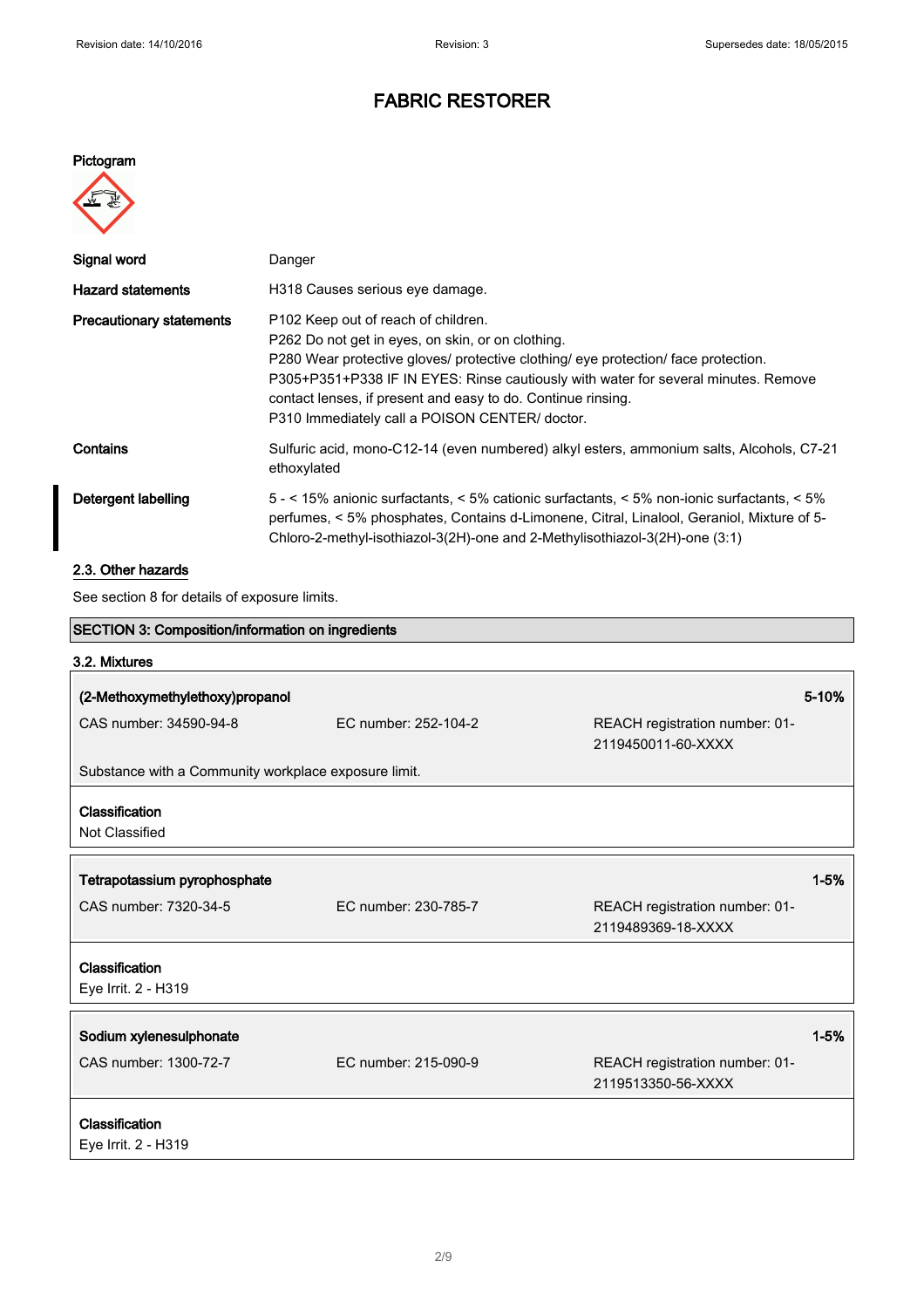| Sulfuric acid, mono-C12-14 (even numbered) alkyl esters,<br>ammonium salts                                                            |                                                                                    | $1 - 5%$ |
|---------------------------------------------------------------------------------------------------------------------------------------|------------------------------------------------------------------------------------|----------|
| CAS number: -                                                                                                                         | EC number: 931-558-1                                                               |          |
| Classification<br>Met. Corr. 1 - H290<br>Acute Tox. 4 - H302<br>Skin Irrit. 2 - H315<br>Eye Dam. 1 - H318<br>Aquatic Chronic 3 - H412 |                                                                                    |          |
| Styrene/maleic acid copolymer<br>CAS number: 52500-92-2                                                                               |                                                                                    | $1 - 5%$ |
| Classification<br>Eye Irrit. 2 - H319                                                                                                 |                                                                                    |          |
| Alcohols, C7-21 ethoxylated<br>CAS number: 68991-48-0                                                                                 |                                                                                    | $1 - 5%$ |
| Classification<br>Skin Irrit. 2 - H315<br>Eye Dam. 1 - H318                                                                           |                                                                                    |          |
| Quaternary alkyl methyl amine ethoxylate methyl chloride<br>CAS number: 70750-47-9<br>M factor (Acute) = $1$                          |                                                                                    | 1%       |
| Classification<br>Acute Tox. 4 - H302<br>Skin Irrit. 2 - H315<br>Eye Dam. 1 - H318<br>Aquatic Acute 1 - H400                          |                                                                                    |          |
|                                                                                                                                       | The Full Text for all R-Phrases and Hazard Statements are Displayed in Section 16. |          |
| <b>SECTION 4: First aid measures</b>                                                                                                  |                                                                                    |          |
| 4.1. Description of first aid measures                                                                                                |                                                                                    |          |
|                                                                                                                                       |                                                                                    |          |

| Inhalation          | Move affected person to fresh air at once. Get medical attention if any discomfort continues.                                                                              |
|---------------------|----------------------------------------------------------------------------------------------------------------------------------------------------------------------------|
| Ingestion           | Rinse mouth thoroughly with water. Give plenty of water to drink. Never give anything by<br>mouth to an unconscious person. Get medical attention. Do not induce vomiting. |
| <b>Skin contact</b> | Rinse immediately with plenty of water. Get medical attention if irritation persists after<br>washing.                                                                     |
| Eye contact         | Rinse immediately with plenty of water. Continue to rinse for at least 15 minutes and get<br>medical attention.                                                            |

#### 4.2. Most important symptoms and effects, both acute and delayed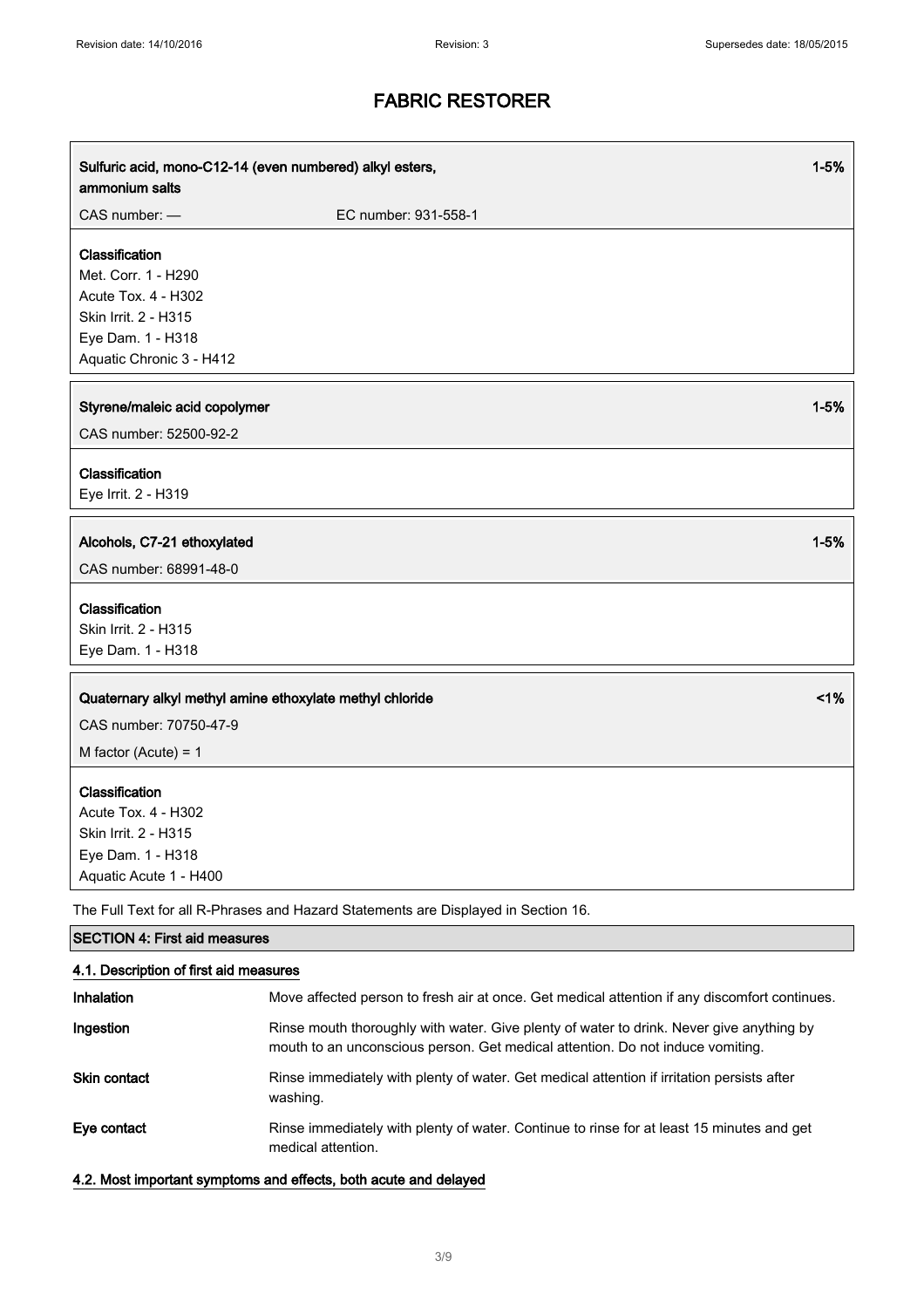| Inhalation                                                        | Irritation of nose, throat and airway. Vapours may cause headache, fatigue, dizziness and<br>nausea.                                                                                                                   |  |  |
|-------------------------------------------------------------------|------------------------------------------------------------------------------------------------------------------------------------------------------------------------------------------------------------------------|--|--|
| <b>Skin contact</b>                                               | Prolonged contact may cause redness, irritation and dry skin.                                                                                                                                                          |  |  |
| Eye contact                                                       | Causes serious eye damage.                                                                                                                                                                                             |  |  |
|                                                                   | 4.3. Indication of any immediate medical attention and special treatment needed                                                                                                                                        |  |  |
| <b>Specific treatments</b>                                        | Treat symptomatically. IF IN EYES: Rinse immediately with plenty of water.                                                                                                                                             |  |  |
| <b>SECTION 5: Firefighting measures</b>                           |                                                                                                                                                                                                                        |  |  |
| 5.1. Extinguishing media                                          |                                                                                                                                                                                                                        |  |  |
| Suitable extinguishing media                                      | The product is not flammable. Extinguish with the following media: Water spray, dry powder or<br>carbon dioxide.                                                                                                       |  |  |
| 5.2. Special hazards arising from the substance or mixture        |                                                                                                                                                                                                                        |  |  |
| Specific hazards                                                  | No unusual fire or explosion hazards noted.                                                                                                                                                                            |  |  |
| <b>Hazardous combustion</b><br>products                           | Thermal decomposition or combustion products may include the following substances: Oxides<br>of carbon.                                                                                                                |  |  |
| 5.3. Advice for firefighters                                      |                                                                                                                                                                                                                        |  |  |
| Special protective equipment<br>for firefighters                  | Wear positive-pressure self-contained breathing apparatus (SCBA) and appropriate protective<br>clothing.                                                                                                               |  |  |
| <b>SECTION 6: Accidental release measures</b>                     |                                                                                                                                                                                                                        |  |  |
|                                                                   | 6.1. Personal precautions, protective equipment and emergency procedures                                                                                                                                               |  |  |
| <b>Personal precautions</b>                                       | Wear protective clothing as described in Section 8 of this safety data sheet.                                                                                                                                          |  |  |
| 6.2. Environmental precautions                                    |                                                                                                                                                                                                                        |  |  |
| <b>Environmental precautions</b>                                  | Avoid discharge into drains or watercourses or onto the ground.                                                                                                                                                        |  |  |
| 6.3. Methods and material for containment and cleaning up         |                                                                                                                                                                                                                        |  |  |
| Methods for cleaning up                                           | Absorb spillage with non-combustible, absorbent material. Collect and place in suitable waste<br>disposal containers and seal securely.                                                                                |  |  |
| 6.4. Reference to other sections                                  |                                                                                                                                                                                                                        |  |  |
| Reference to other sections                                       | For personal protection, see Section 8. For waste disposal, see Section 13.                                                                                                                                            |  |  |
| <b>SECTION 7: Handling and storage</b>                            |                                                                                                                                                                                                                        |  |  |
| 7.1. Precautions for safe handling                                |                                                                                                                                                                                                                        |  |  |
| <b>Usage precautions</b>                                          | Wear protective clothing as described in Section 8 of this safety data sheet. Wash hands<br>thoroughly after handling. Wash contaminated clothing before reuse. Do not eat, drink or<br>smoke when using this product. |  |  |
| 7.2. Conditions for safe storage, including any incompatibilities |                                                                                                                                                                                                                        |  |  |
| <b>Storage precautions</b>                                        | Do not store near heat sources or expose to high temperatures. Store in closed original<br>container at temperatures between 5°C and 30°C. Keep out of the reach of children.                                          |  |  |
| 7.3. Specific end use(s)                                          |                                                                                                                                                                                                                        |  |  |
| Specific end use(s)                                               | The identified uses for this product are detailed in Section 1.2.                                                                                                                                                      |  |  |
| <b>SECTION 8: Exposure Controls/personal protection</b>           |                                                                                                                                                                                                                        |  |  |
| 8.1. Control parameters                                           |                                                                                                                                                                                                                        |  |  |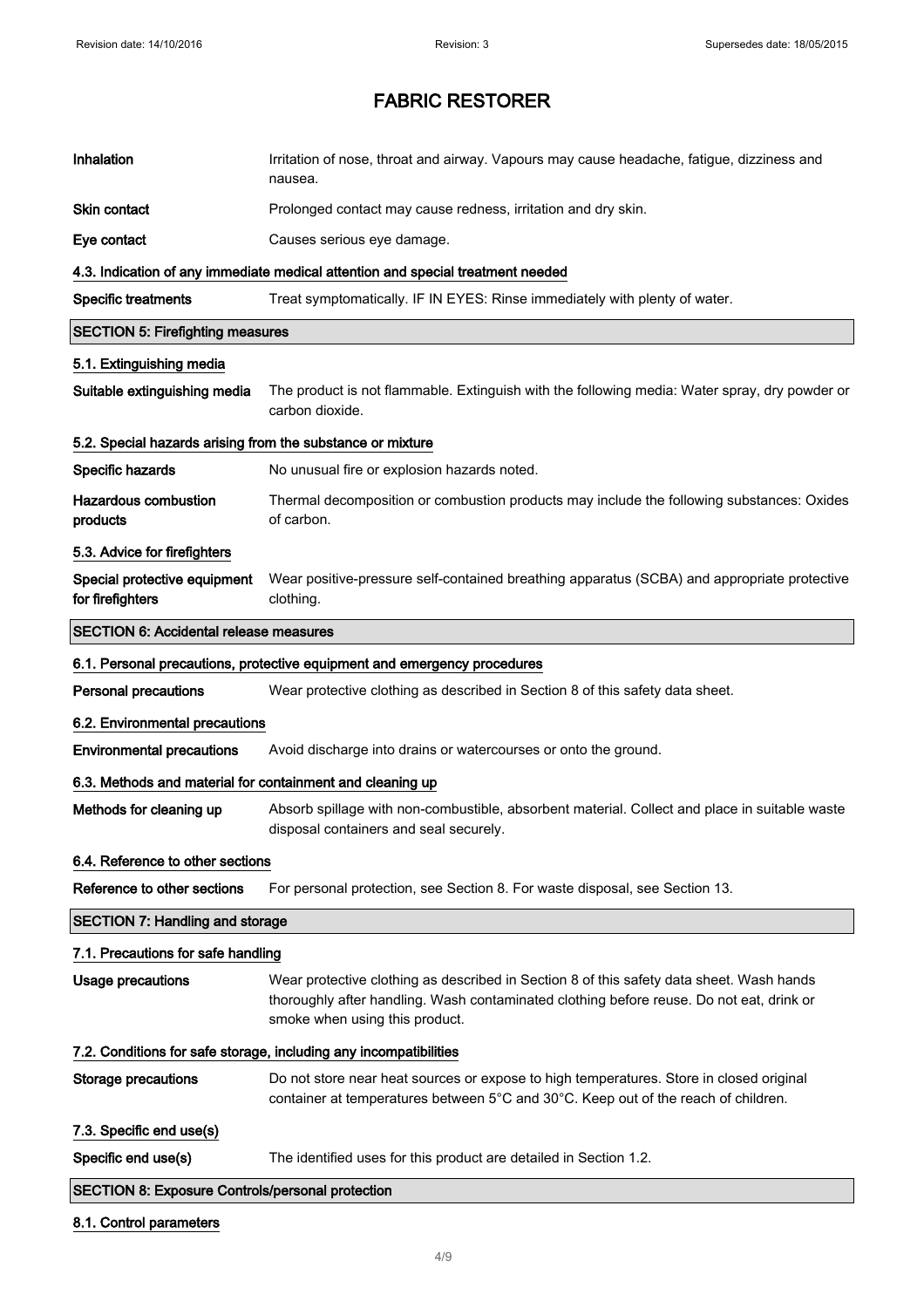#### Occupational exposure limits

#### (2-Methoxymethylethoxy)propanol

Long-term exposure limit (8-hour TWA): WEL 50 ppm 308 mg/m<sup>3</sup> Sk WEL = Workplace Exposure Limit Sk = Can be absorbed through the skin.

#### 8.2. Exposure controls

#### Protective equipment



| Appropriate engineering<br>controls | Provide adequate ventilation.                                                                                                                                                                                                                         |
|-------------------------------------|-------------------------------------------------------------------------------------------------------------------------------------------------------------------------------------------------------------------------------------------------------|
| Eye/face protection                 | Side shield safety glasses are recommended when handling concentrate or during spray<br>application.                                                                                                                                                  |
| Hand protection                     | Wear protective gloves. It is recommended that gloves are made of the following material:<br>Nitrile rubber. Protective gloves should be inspected for wear before use and replaced<br>regularly in accordance with the manufacturers specifications. |
| Hygiene measures                    | Wash hands thoroughly after handling. Wash contaminated clothing before reuse. Do not eat,<br>drink or smoke when using this product.                                                                                                                 |
| <b>Respiratory protection</b>       | For situations where recommended exposure limits may be exceeded or where there is a risk<br>of inhalation of fine spray mists, a suitable respirator face mask is recommended.                                                                       |

#### SECTION 9: Physical and Chemical Properties

#### 9.1. Information on basic physical and chemical properties

| Appearance                                      | Clear liquid.                                          |
|-------------------------------------------------|--------------------------------------------------------|
| Colour                                          | Straw.                                                 |
| Odour                                           | Lemon. Citrus.                                         |
| <b>Odour threshold</b>                          | Not determined.                                        |
| рH                                              | pH (concentrated solution): 9 pH (diluted solution): 9 |
| Initial boiling point and range                 | $100^{\circ}$ C                                        |
| <b>Evaporation rate</b>                         | Not determined.                                        |
| Upper/lower flammability or<br>explosive limits | Not determined.                                        |
| Vapour density                                  | Not determined.                                        |
| <b>Relative density</b>                         | 1.05                                                   |
| Solubility(ies)                                 | Soluble in water.                                      |
| <b>Partition coefficient</b>                    | Not determined.                                        |
| Auto-ignition temperature                       | Not determined.                                        |
| <b>Viscosity</b>                                | Not determined.                                        |
| <b>Explosive properties</b>                     | Not applicable.                                        |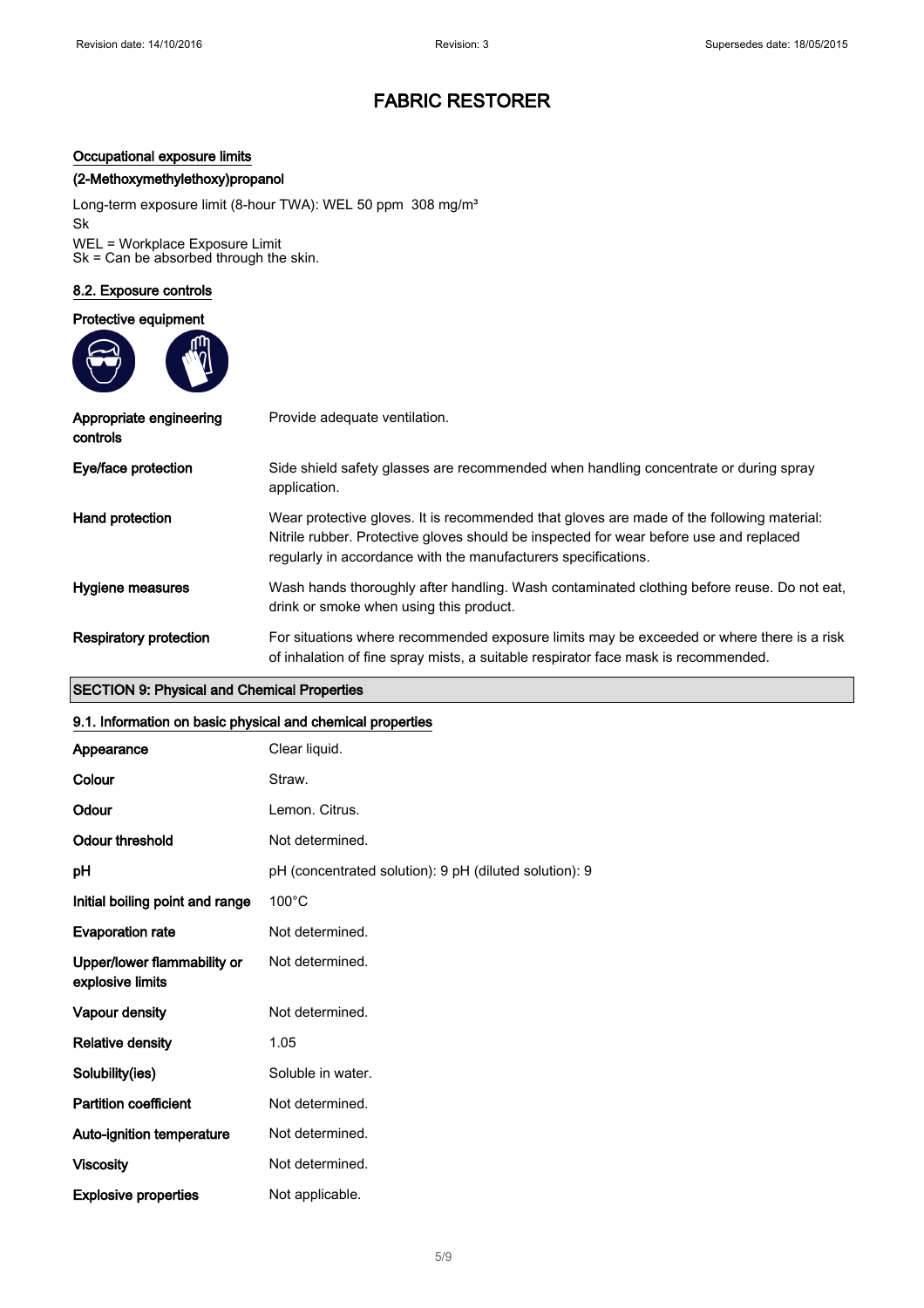| <b>Oxidising properties</b>                            | Not applicable.                                                                                                                                                                                                                                                  |  |  |  |
|--------------------------------------------------------|------------------------------------------------------------------------------------------------------------------------------------------------------------------------------------------------------------------------------------------------------------------|--|--|--|
| 9.2. Other information                                 |                                                                                                                                                                                                                                                                  |  |  |  |
| Other information                                      | None.                                                                                                                                                                                                                                                            |  |  |  |
| <b>SECTION 10: Stability and reactivity</b>            |                                                                                                                                                                                                                                                                  |  |  |  |
| 10.1. Reactivity                                       |                                                                                                                                                                                                                                                                  |  |  |  |
| Reactivity                                             | None known.                                                                                                                                                                                                                                                      |  |  |  |
| 10.2. Chemical stability                               |                                                                                                                                                                                                                                                                  |  |  |  |
| <b>Stability</b>                                       | Stable at normal ambient temperatures.                                                                                                                                                                                                                           |  |  |  |
| 10.3. Possibility of hazardous reactions               |                                                                                                                                                                                                                                                                  |  |  |  |
| Possibility of hazardous<br>reactions                  | Not determined.                                                                                                                                                                                                                                                  |  |  |  |
| 10.4. Conditions to avoid                              |                                                                                                                                                                                                                                                                  |  |  |  |
| <b>Conditions to avoid</b>                             | Store in closed original container at temperatures between 5°C and 30°C. Protect from<br>freezing and direct sunlight.                                                                                                                                           |  |  |  |
| 10.5. Incompatible materials                           |                                                                                                                                                                                                                                                                  |  |  |  |
| Materials to avoid                                     | Strong oxidising agents. Alkalis.                                                                                                                                                                                                                                |  |  |  |
| 10.6. Hazardous decomposition products                 |                                                                                                                                                                                                                                                                  |  |  |  |
| Hazardous decomposition<br>products                    | Thermal decomposition or combustion products may include the following substances: Oxides<br>of carbon.                                                                                                                                                          |  |  |  |
|                                                        |                                                                                                                                                                                                                                                                  |  |  |  |
| <b>SECTION 11: Toxicological information</b>           |                                                                                                                                                                                                                                                                  |  |  |  |
| 11.1. Information on toxicological effects             |                                                                                                                                                                                                                                                                  |  |  |  |
| <b>Toxicological effects</b>                           | Excessive inhalation of spray, mist or vapour may cause temporary respiratory irritation.<br>Vapours may cause headache, fatigue, dizziness and nausea. Ingestion may cause:<br>Gastrointestinal symptoms, including upset stomach. Nausea, vomiting. Diarrhoea. |  |  |  |
| Acute toxicity - oral                                  |                                                                                                                                                                                                                                                                  |  |  |  |
| ATE oral (mg/kg)                                       | 60,606.06                                                                                                                                                                                                                                                        |  |  |  |
| Skin corrosion/irritation<br>Skin corrosion/irritation | Prolonged or repeated exposure may cause the following adverse effects:, skin irritation and<br>dermatitis.                                                                                                                                                      |  |  |  |
| Serious eye damage/irritation                          |                                                                                                                                                                                                                                                                  |  |  |  |
| Serious eye damage/irritation                          | Causes serious eye damage.                                                                                                                                                                                                                                       |  |  |  |
| <b>Skin sensitisation</b><br><b>Skin sensitisation</b> | Contains Limonene Citral Linalool Geraniol                                                                                                                                                                                                                       |  |  |  |
| Germ cell mutagenicity<br>Genotoxicity - in vitro      | No effects expected based upon current data.                                                                                                                                                                                                                     |  |  |  |
| Carcinogenicity<br>Carcinogenicity                     | No effects expected based upon current data.                                                                                                                                                                                                                     |  |  |  |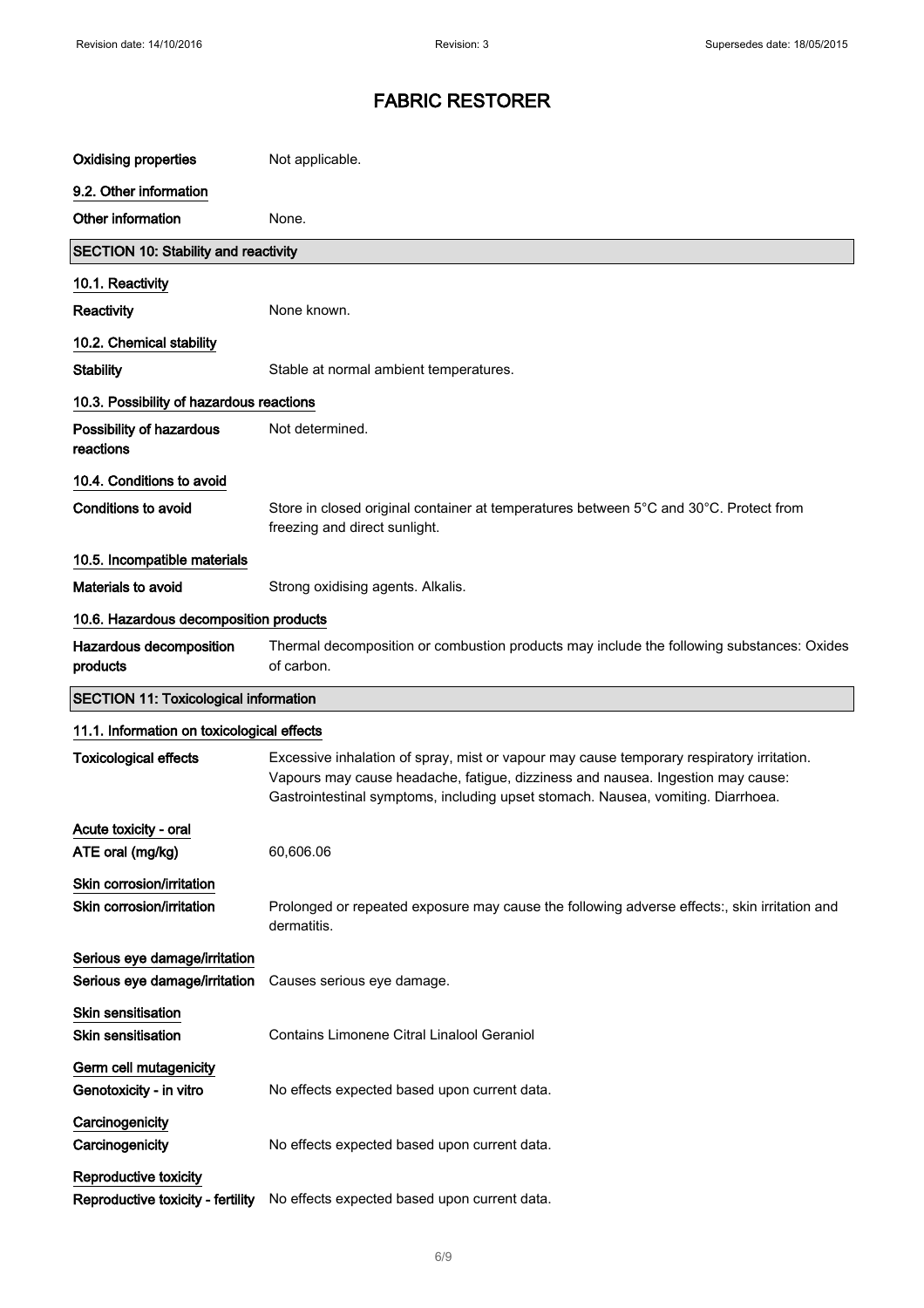(2-Methoxymethylethoxy)propanol

#### Toxicological information on ingredients.

|                                                                |        | $\ldots$                |
|----------------------------------------------------------------|--------|-------------------------|
| Acute toxicity - oral                                          |        |                         |
| Acute toxicity oral (LD <sub>50</sub> 5,135.0<br>mg/kg)        |        |                         |
| <b>Species</b>                                                 | Rat    |                         |
| Acute toxicity - dermal                                        |        |                         |
| Acute toxicity dermal (LD <sub>50</sub> 20.0<br>mg/kg)         |        |                         |
| <b>Species</b>                                                 | Rabbit |                         |
|                                                                |        | Sodium xylenesulphonate |
| Acute toxicity - oral                                          |        |                         |
| Acute toxicity oral (LD <sub>50</sub> 7,200.0<br>mg/kg)        |        |                         |
| <b>Species</b>                                                 | Rat    |                         |
| Acute toxicity - dermal                                        |        |                         |
| Acute toxicity dermal (LD <sub>50</sub> 2,000.0<br>mg/kg)      |        |                         |
| <b>Species</b>                                                 | Rabbit |                         |
| Acute toxicity - inhalation                                    |        |                         |
| Acute toxicity inhalation<br>(LC <sub>50</sub> dust/mist mg/l) | 6.41   |                         |
| <b>Species</b>                                                 | Rat    |                         |
| <b>ATE</b> inhalation<br>(dusts/mists mg/l)                    | 6.41   |                         |

#### SECTION 12: Ecological Information

#### 12.1. Toxicity

Ecological information on ingredients.

#### (2-Methoxymethylethoxy)propanol

| Acute toxicity - fish                     | LC <sub>50</sub> , 96 hours: >10000 mg/l, Fish        |
|-------------------------------------------|-------------------------------------------------------|
| Acute toxicity - aguatic<br>invertebrates | EC <sub>50</sub> , 48 hours: 1919 mg/l, Daphnia magna |
| Acute toxicity - aquatic<br>plants        | $IC_{50}$ , 72 hours: >969 mg/l, Algae                |

## 12.2. Persistence and degradability

Persistence and degradability The surfactant(s) contained in this product complies(comply) with the biodegradability criteria as laid down in Regulation (EC) No. 648/2004 on detergents. Data to support this assertion are held at the disposal of the competent authorities of the Member States and will be made available to them at their direct request, or at the request of a detergent manufacturer.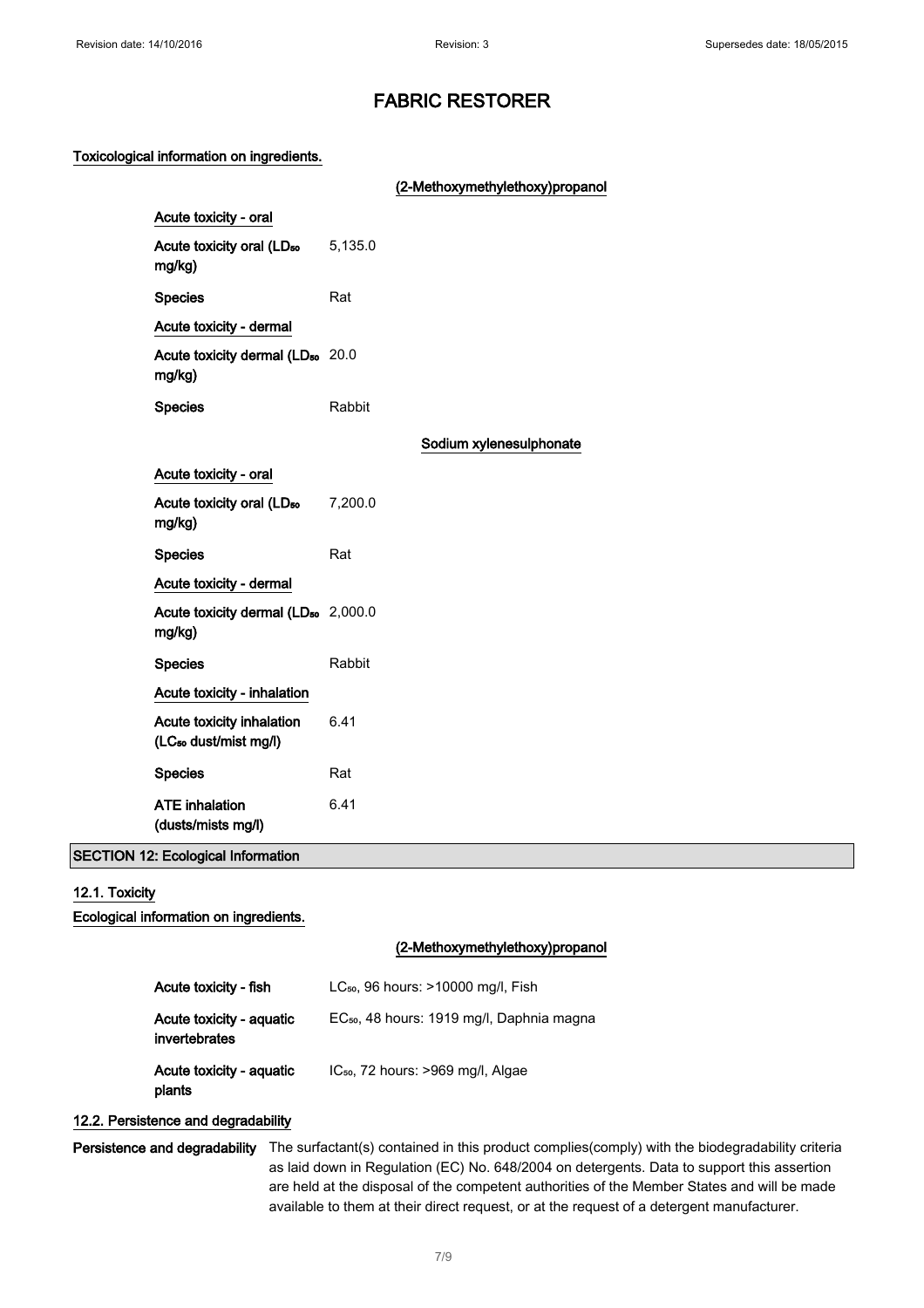|  | Ecological information on ingredients. |
|--|----------------------------------------|
|  |                                        |

(2-Methoxymethylethoxy)propanol

Chemical oxygen demand 2.02

#### 12.3. Bioaccumulative potential

Bioaccumulative potential No data available on bioaccumulation.

Partition coefficient Not determined.

### Ecological information on ingredients.

(2-Methoxymethylethoxy)propanol

Partition coefficient : 1.01

12.4. Mobility in soil

Mobility The product is soluble in water.

## 12.5. Results of PBT and vPvB assessment

Results of PBT and vPvB assessment This product does not contain any substances classified as PBT or vPvB.

# 12.6. Other adverse effects

Other adverse effects None known.

#### SECTION 13: Disposal considerations

#### 13.1. Waste treatment methods

Disposal methods Dispose of waste to licensed waste disposal site in accordance with the requirements of the local Waste Disposal Authority. Empty containers should be rinsed with water then crushed and disposed of at legal waste disposal site.

#### SECTION 14: Transport information

General The product is not covered by international regulations on the transport of dangerous goods (IMDG, IATA, ADR/RID).

#### 14.1. UN number

Not applicable.

#### 14.2. UN proper shipping name

Not applicable.

#### 14.3. Transport hazard class(es)

No transport warning sign required.

#### 14.4. Packing group

Not applicable.

#### 14.5. Environmental hazards

Environmentally hazardous substance/marine pollutant No.

#### 14.6. Special precautions for user

Not applicable.